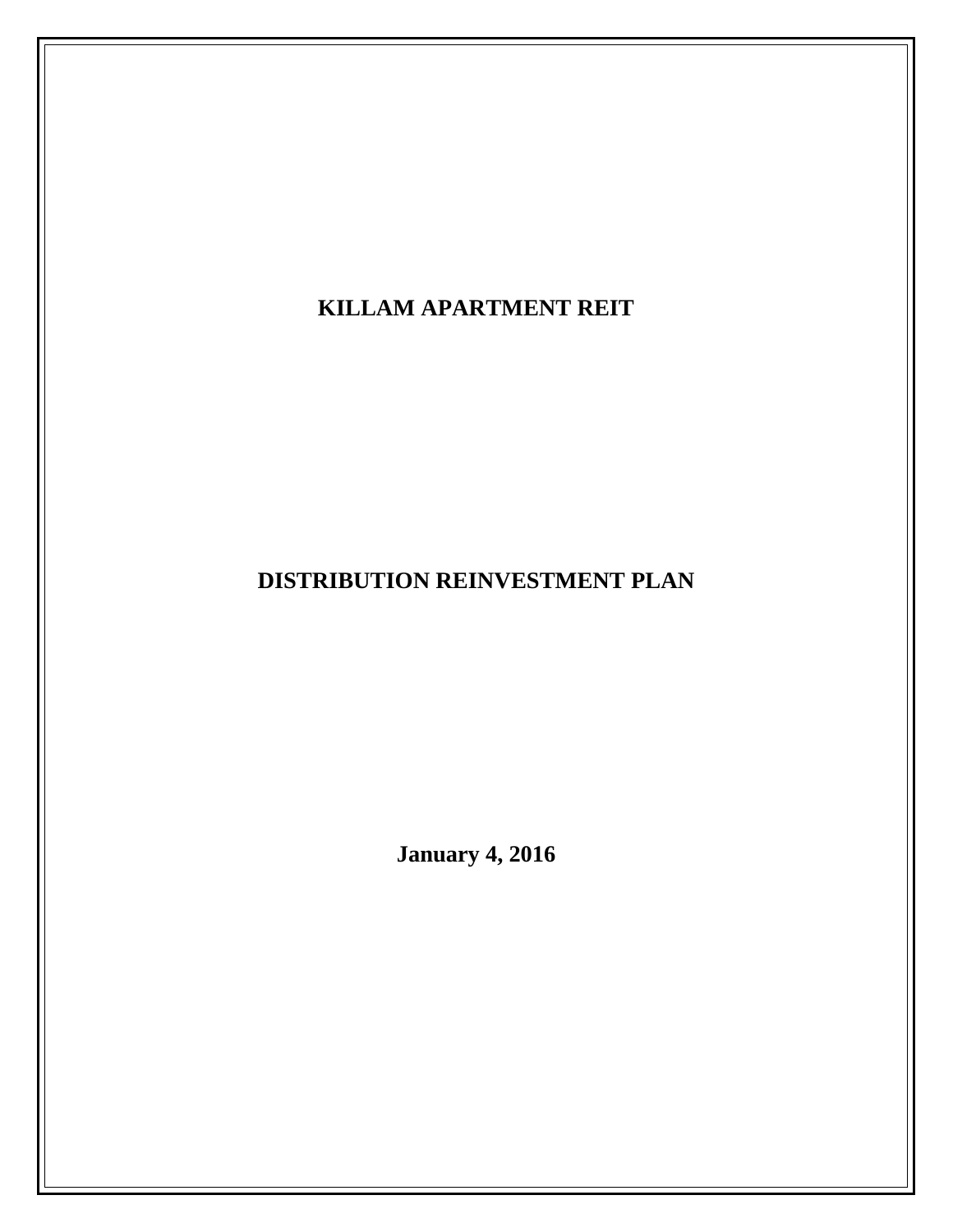## **KILLAM APARTMENT REIT**

## **DISTRIBUTION REINVESTMENT PLAN**

### **Introduction**

The Distribution Reinvestment Plan (the "**Plan**") of Killam Apartment REIT (the "**REIT**") provides eligible holders ("**Unitholders**") of units ("**REIT Units**") of the REIT and Class B limited partnership units of Killam Apartment Limited Partnership ("**Exchangeable Units**") with the opportunity to reinvest the cash Distributions ("**Distributions**") payable to holders of REIT Units and Exchangeable Units towards the purchase of additional REIT Units from treasury at a price equal to the Average Market Price (as defined below) on the applicable Distribution Payment Date (as defined below). Eligible Unitholders who enroll in the DRIP Plan will also be entitled to receive a "bonus" distribution of additional REIT Units representing 3% of the amount of the Distribution reinvested pursuant to the DRIP Plan, based on the Average Market Price.

The Plan provides an efficient, convenient and cost-effective way for existing Unitholders to acquire additional REIT Units, as no commissions, service charges or brokerage fees are payable by Participants in connection with the purchase of new REIT Units from treasury under the Plan, and the REIT bears all administrative costs of operating the Plan.

## **Definitions**

In this Plan:

"**Average Market Price**" means, in respect of a particular Distribution Payment Date, the volume weighted average trading price of REIT Units (calculated to four decimal places) on the TSX for the ten (10) trading days immediately preceding such Distribution Payment Date, calculated by dividing the total value of REIT Units traded by the total volume of REIT Units traded during such period, as adjusted for certain events as set forth under "Price of REIT Units" below;

"**beneficial owner**" means a beneficial owner of REIT Units that are registered in the name of CDS or a Nominee;

"**Business Day**" means any day on which the offices of the Plan Agent in Halifax, Nova Scotia and Toronto, Ontario are generally open for the transaction of commercial business, but does not in any event include a Saturday, Sunday or civic or statutory holiday in Nova Scotia or Ontario or a day on which the Toronto Stock Exchange is closed;

"**CDS**" refers to The Canadian Depository for Securities Limited, which acts as a nominee for certain Canadian brokers, investment dealers, financial institutions and other Nominees, or its nominee or successor, as applicable;

"**CDS Participant**" refers to a broker, investment dealer, financial institution or other Nominee in its capacity as a participant in the CDS depository service, who holds REIT Units registered in the name of CDS on behalf of or for the account of eligible beneficial owners of REIT Units and who is acting on behalf of such beneficial owners with respect to participation in the Plan;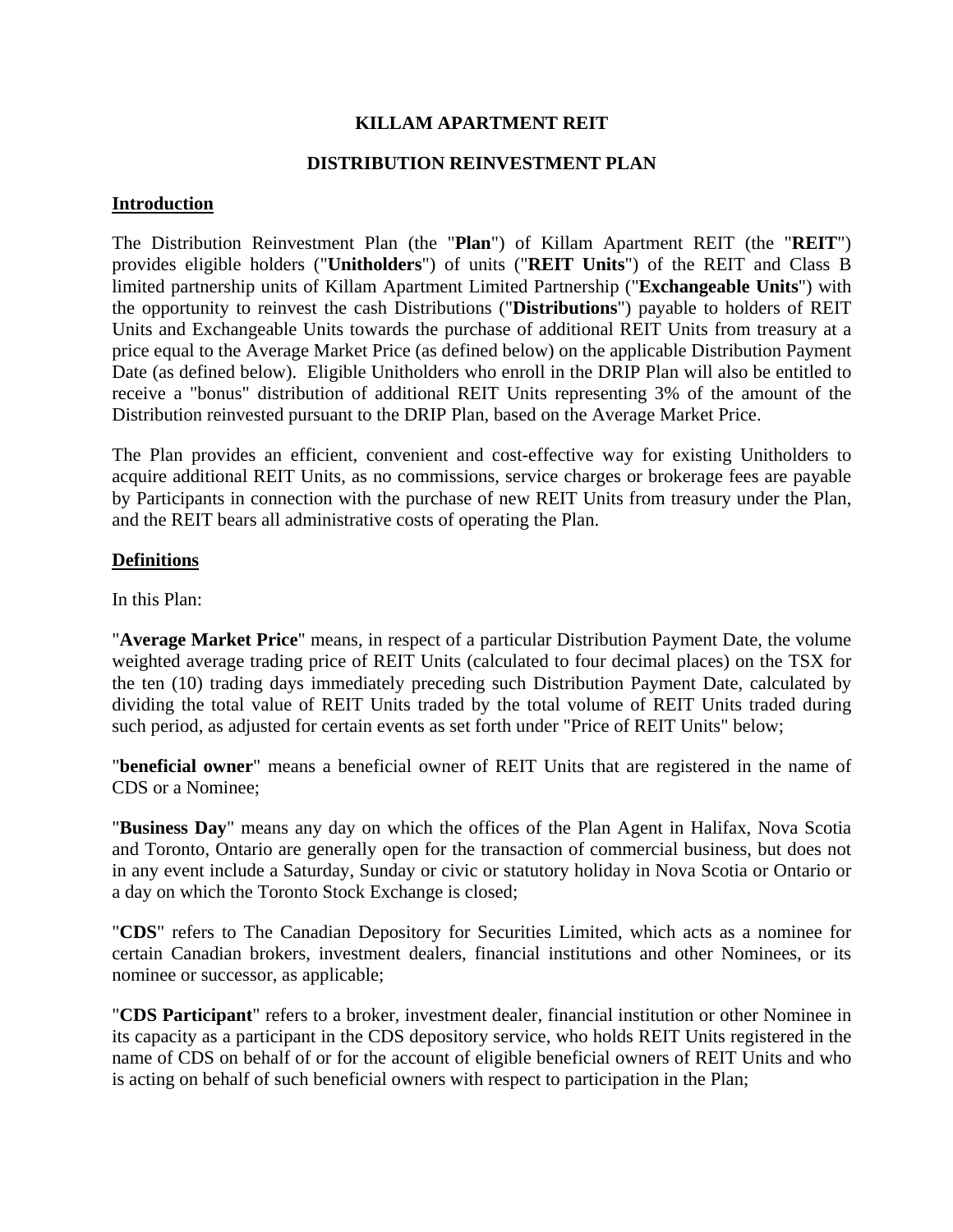"**Distribution Payment Date**" refers to the date of the payment of a Distribution;

"**Distribution Record Date**" refers to the record date in respect of a Distribution;

"**DRS Advice"** means a direct registration system advice, being a record of a security transaction affecting a unit holder's account.

"**Nominee**" refers to a broker, investment dealer, financial institution or other nominee who holds REIT Units registered in its own name on behalf of an eligible beneficial owner of REIT Units;

"**Participant**" means an eligible registered holder of REIT Units who, on the applicable Distribution Record Date, is enrolled in the Plan (provided that a reference to a Participant shall only refer to CDS to the extent CDS has enrolled in the Plan on behalf of eligible beneficial owners of REIT Units and to Nominees to the extent such Nominees have enrolled in the Plan on behalf of eligible beneficial owners of REIT Units);

"**Plan Agent**" means Computershare Trust Company of Canada, its successors or assigns, or such other trust company as is appointed by the REIT from time to time to act as plan agent under the Plan;

"**Price of REIT Units**" has the meaning ascribed thereto in the section of this Plan entitled "Price of REIT Units";

"**Toronto time**" means Eastern Standard Time;

"**TSX**" means the Toronto Stock Exchange.

As used herein, words importing the singular number also shall include the plural and vice versa and words importing gender shall include all genders.

## **Advantages**

The Plan offers eligible Unitholders the opportunity, at their option, to reinvest Distributions payable in respect of their REIT Units by purchasing additional REIT Units directly from the REIT at the Average Market Price on the applicable Distribution Payment Date. An eligible Unitholder, by enrolling in the Plan, will also be entitled to receive a "bonus" distribution of additional REIT Units representing 3% of the amount of their reinvested Distributions. The price of the REIT Units issued pursuant to the "bonus" distribution will be the Average Market Price.

The Plan Agent, on behalf of Participants, will acquire REIT Units pursuant to the Plan directly from the REIT. The REIT Units purchased will be held under the Plan for the account of participating Unitholders.

**Beneficial owners of REIT Units who wish to participate in the Plan should consult their Nominee who holds their REIT Units to enquire as to what fees (if any) their Nominee may charge to enroll or participate in the Plan on their behalf. See "***Enrollment – Beneficial Holders***".**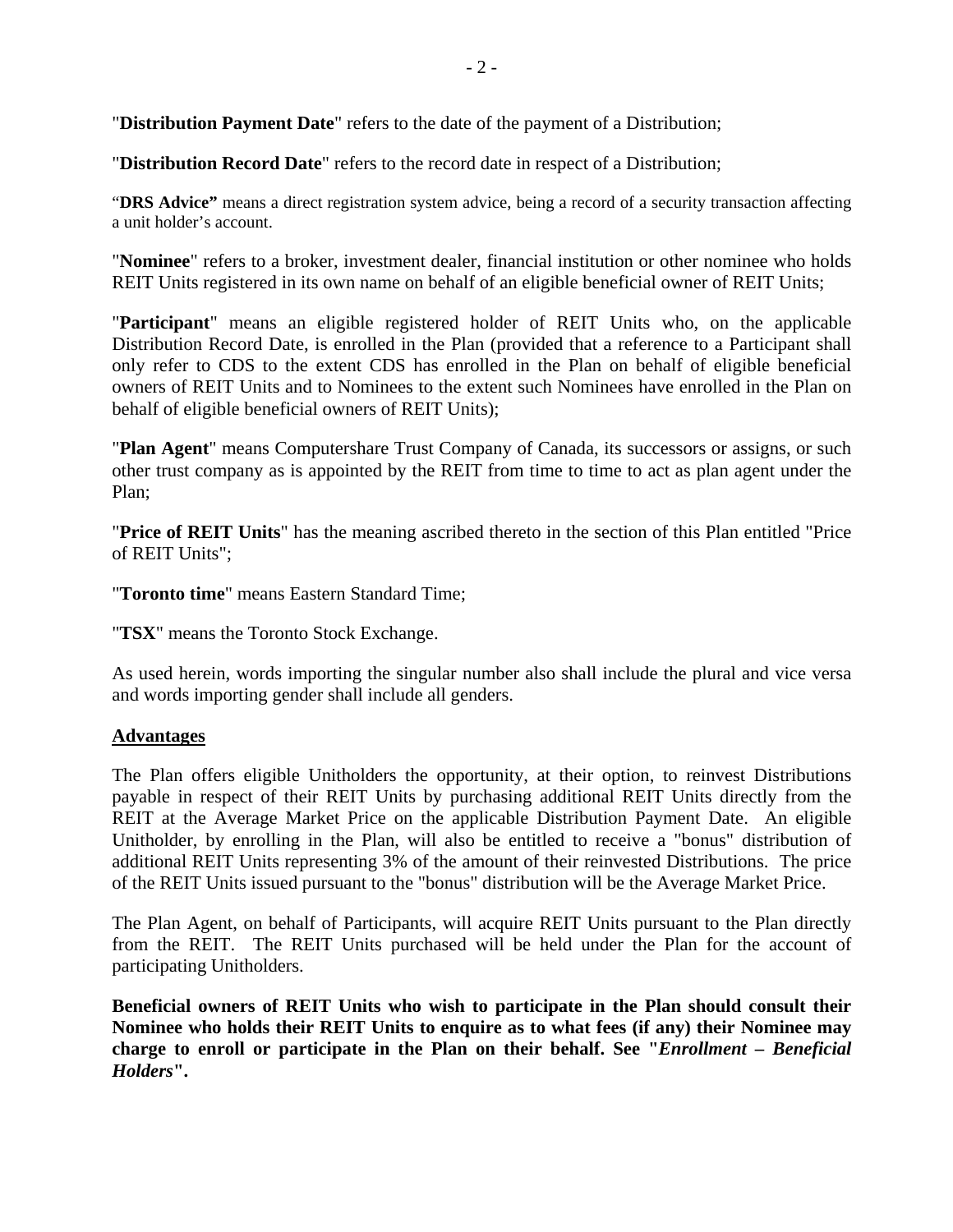Although the REIT is not permitted to issue fractions of REIT Units, full reinvestment of Distributions is possible because the Plan permits a fractional interest in a whole REIT Unit (to four decimal places) for any amount that cannot be reinvested as a whole REIT Unit to be credited to a Participant's account.

Distributions in respect of REIT Units (including "bonus" distributions) that are held under the Plan by the Plan Agent for the account of a Participant are automatically reinvested in REIT Units in accordance with the Plan and will entitle the Participant to receive the "bonus" distribution of 3% of the amount of the reinvested Distributions. REIT Units purchased under the Plan by CDS Participants on behalf of beneficial holders of REIT Units will not be held under the Plan by the Plan Agent but will instead be credited to the accounts of such CDS Participants (and the underlying beneficial Unitholders) through CDS.

## **Costs**

No commissions, service charges or brokerage fees are payable by Participants in connection with the purchase of REIT Units from treasury under the Plan. All administrative costs of the Plan will be paid by the REIT.

Beneficial holders of REIT Units who wish to participate in the Plan should consult their Nominee, who holds their REIT Units, to confirm what fees (if any) such Nominee may charge to enroll or participate in the Plan on their behalf.

## **Enrollment**

## *Registered Holders*

Eligible registered Unitholders (other than CDS) may enroll in the Plan at any time by delivering to the Plan Agent a duly completed and signed Enrollment Form in the form provided by the REIT for this purpose. Enrollment Forms may be delivered to the Plan Agent personally, by courier, by mail, by facsimile or any other electronic method acceptable to the Plan Agent.

CDS will provide separate instructions to the Plan Agent regarding the extent of its participation in the Plan on behalf of beneficial owners of REIT Units.

The Enrollment Form or CDS instructions, as the case may be, will direct (or be deemed to direct, as applicable) the Plan Agent to reinvest on a Participant's behalf all Distributions payable in respect of REIT Units registered in the Participant's name or held for the Participant's account under the Plan in additional REIT Units in accordance with and subject to the provisions of the Plan.

An Enrollment Form must be received by the Plan Agent no later than 3:00 p.m. (Toronto time) on the fifth Business Day immediately preceding the relevant Distribution Record Date in order to take effect on the Distribution Payment Date to which that Distribution Record Date relates. An Enrollment Form received by the Plan Agent after that time will not take effect until the next following and subsequent Distribution Payment Date. CDS instructions must be received by the Plan Agent by such deadline as may be agreed between CDS and the Plan Agent.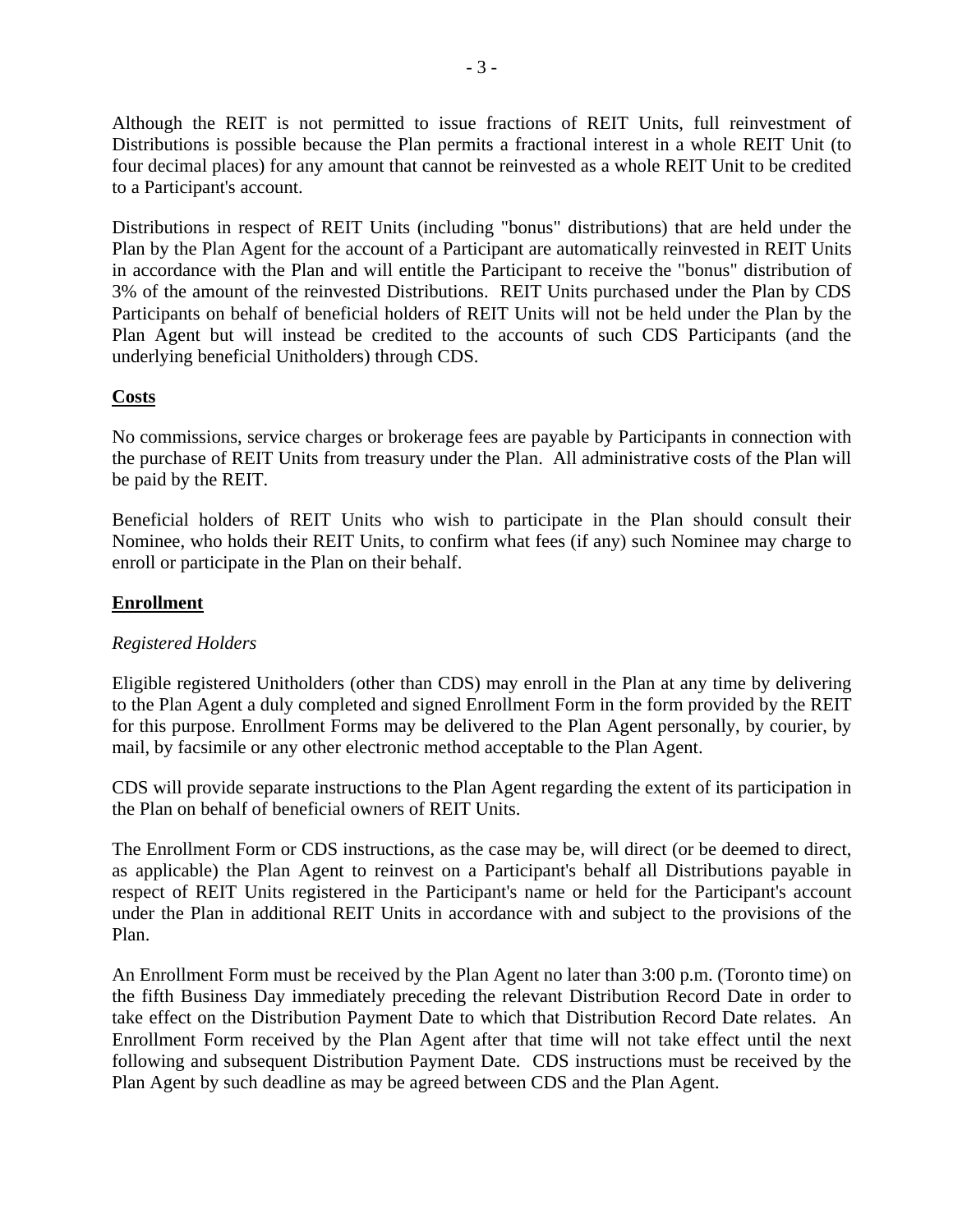An Enrollment Form may be obtained from the Plan Agent at any time upon request or from the REIT's website at www.killamreit.com.

**Note:** Enrollment can be completed securely and conveniently online from the Agent's website at www.investorcentre.com.

### *Beneficial Holders*

Eligible beneficial owners whose REIT Units are registered in the name of CDS or another person (such as a Nominee) may participate in the Plan only if they (i) transfer their REIT Units into their own name and then enroll in the Plan directly, or (ii) arrange for the applicable CDS Participant or other Nominee to enroll in the Plan on their behalf. **Beneficial owners of REIT Units registered in the name of CDS or a Nominee may not directly enroll in the Plan.**

Where an eligible beneficial owner of REIT Units wishes to enroll in the Plan through a CDS Participant in respect of REIT Units registered in the name of CDS, appropriate instructions must be received by CDS from the applicable CDS Participant no later than such deadline preceding a Distribution Record Date as CDS may set from time to time in order to take effect on the Distribution Payment Date to which the Distribution Record Date relates. If such instructions are received by CDS after that time, such instructions will not take effect until the next following Distribution Record Date. CDS Participants holding REIT Units on behalf of eligible beneficial owners of REIT Units registered in the name of CDS must arrange for CDS to enroll in the Plan on behalf of such beneficial owners of REIT Units in respect of each Distribution Payment Date.

## **Eligible beneficial owners of REIT Units should contact their Nominee who holds their REIT Units to provide instructions regarding their participation in the Plan.**

Once a Participant (other than CDS) has enrolled in the Plan, participation in the manner elected by the Participant continues automatically until the Plan is terminated by the REIT or until such participation in the Plan is terminated by the Participant or the REIT. See "*Termination of Participation*" and "*Amendment, Suspension or Termination of the Plan*" below.

## **Fractional Interests**

Full reinvestment is possible under the Plan as the Plan Agent will credit to the account of each Participant, on each reinvestment made under the Plan, a fractional interest in a whole REIT Unit (to four decimal places) for any amount that cannot be reinvested in whole REIT Units. The REIT will from time to time issue to the Plan Agent such number of whole REIT Units as is necessary or desirable to accommodate the fractional interests of all Participants. The crediting of fractional interests in favour of beneficial owners who participate in the Plan through a Nominee will depend on the policies of that Nominee.

In certain events described herein, a Participant or its legal representative will be entitled to receive a cheque in payment of the value of any fractional REIT Unit interest remaining in the Participant's account based on the Average Market Price for the most recent Distribution Payment Date prior to the applicable event. Upon such payment being sent to the Participant or its legal representative, the Participant's fractional interest will be deemed to be cancelled.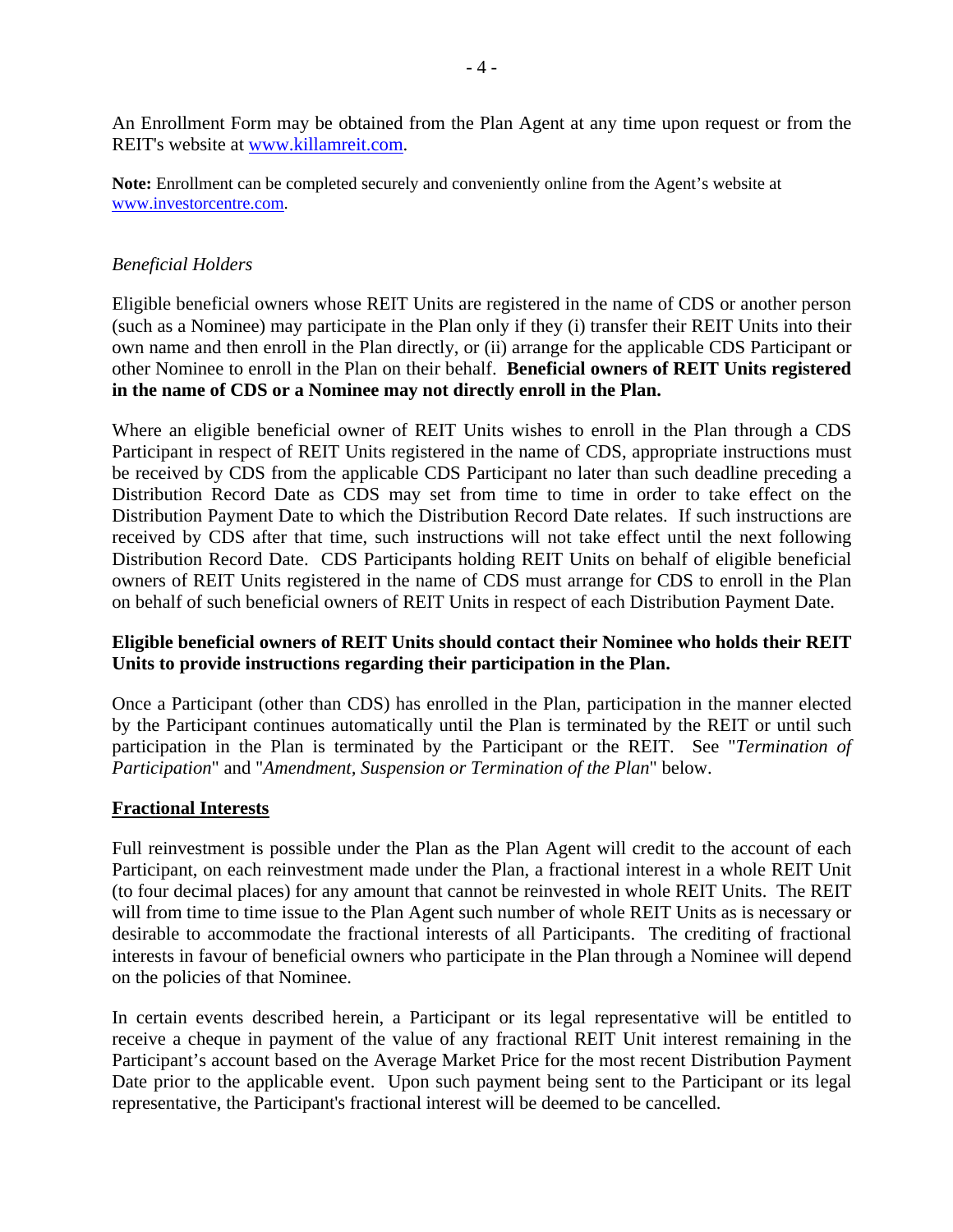## **Administration**

Computershare Trust Company of Canada currently acts as Plan Agent under the Plan for and on behalf of Participants. If Computershare Trust Company of Canada ceases to act as Plan Agent for any reason, another qualified trust company will be designated by the REIT to act as Plan Agent and Participants will be promptly notified of the change.

All funds received by the Plan Agent under the Plan will be applied to the purchase of REIT Units directly from the REIT on behalf of Participants. In no event will interest be paid to Participants on any funds held for reinvestment under the Plan.

## **Restrictions on Eligibility**

## **Unless otherwise announced by the REIT, Unitholders who are not residents of Canada are not entitled to participate, directly or indirectly, in the Plan.**

The REIT and the Plan Agent reserve the right to deny participation in the Plan to any person or agent of any person who appears to be or who the REIT or the Plan Agent has reason to believe is subject to the laws of any jurisdiction which do not permit participation in the Plan in the manner sought by such person. In such circumstances, the REIT or Plan Agent may require as a condition to participation or continued participation that the Unitholder provide a declaration satisfactory to the REIT that the person is not a non-resident of Canada. See "*Termination of Participation*" below.

The REIT reserves the right to determine, from time to time, a minimum number of REIT Units that a Unitholder must hold in order to be eligible for, or continue to be enrolled in, the Plan. The REIT reserves the right to refuse participation to, or cancel participation of, any person who, in the opinion of either the REIT, is participating in the Plan primarily with a view to arbitrage trading.

## **Distribution Reinvestment**

Under the Plan, the REIT will pay to the Plan Agent, on or before each Distribution Payment Date, all Distributions in respect of REIT Units registered in the name of Participants enrolled in the Plan. Such Distributions will be applied by the Plan Agent, on behalf of such Participants, towards the purchase from treasury on the applicable Distribution Payment Date, of that number of REIT Units equal to the aggregate amount of such Distributions divided by the Average Market Price for the corresponding pricing period. The REIT will also pay to the Plan Agent an additional 3% of such Distributions, which the Plan Agent will use to purchase additional REIT Units directly from the REIT at the Average Market Price. The REIT Units (including fractions of REIT Units computed to four decimal places) will be credited to the applicable Participants' accounts.

## **Determination of Availability of REIT Units**

The REIT will determine, no later than the Business Day following each Distribution Record Date, the amount of REIT Units, if any, that will be made available for issuance under the Plan from treasury of the REIT on the Distribution Payment Date to which such record date relates.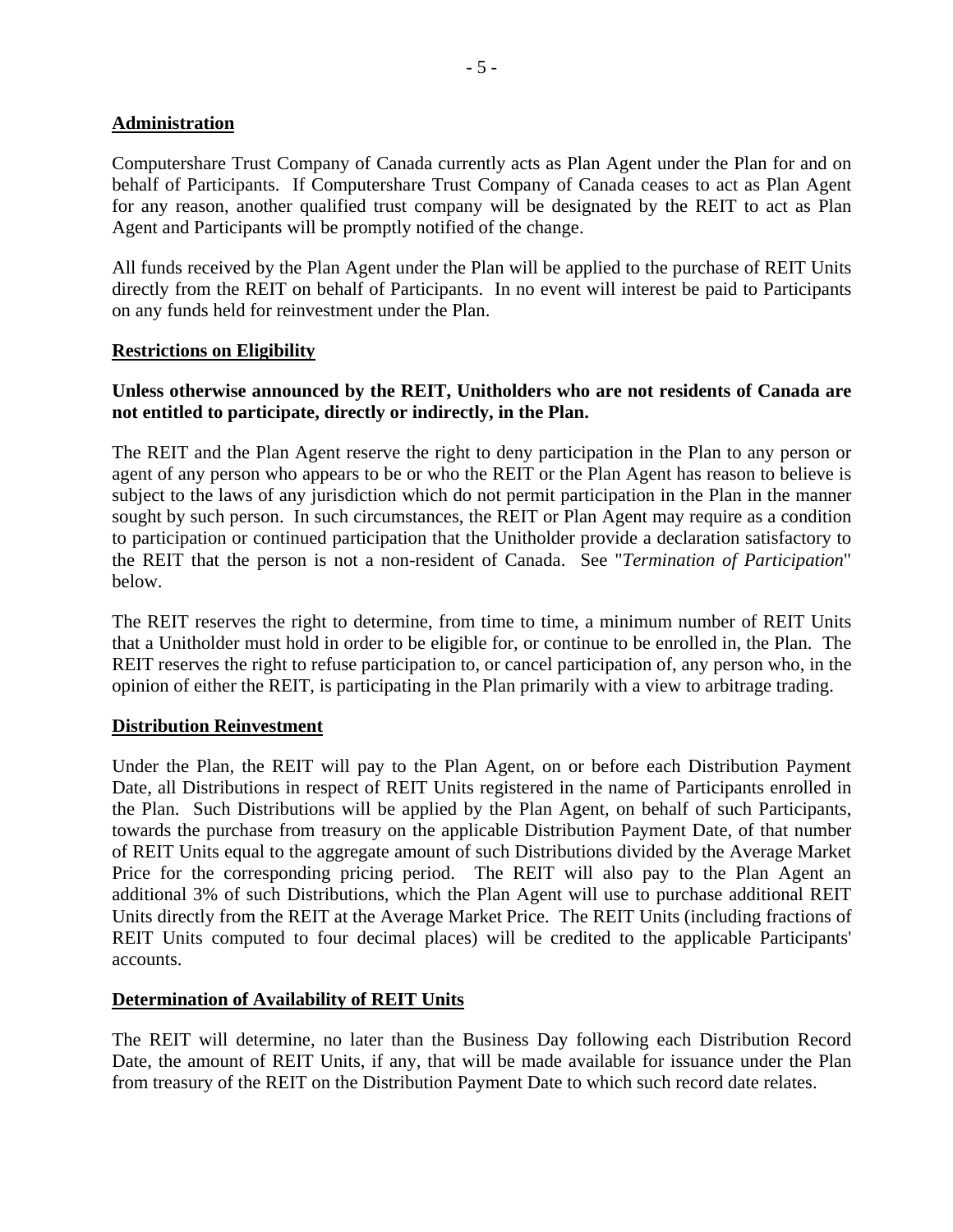If, in respect of any Distribution Payment Date, the amount of Unitholders' equity issuable on the reinvestment of Distributions under the Plan exceeds the limit, if any, on new equity available as may be set by the REIT, then the available equity will be prorated among all Participants according to the relative number of their REIT Units under the Plan.

If the REIT determines not to issue REIT Units through the Plan on a particular Distribution Payment Date, then Participants will receive from the REIT the regular cash Distributions which they would otherwise be entitled to receive on such date and which will not be reinvested in the Plan as a result of such determination.

## **Price of REIT Units**

The price at which new REIT Units will be issued under the Plan will be the Average Market Price.

The Average Market Price will be appropriately adjusted for any subdivision, consolidation or similar pro rata change in the number of outstanding REIT Units into a greater or lesser number of REIT Units, any reclassification of REIT Units into other securities of the REIT, or any issue of REIT Units or other securities or assets of the REIT (other than Distributions in the ordinary course) to the holders of all or substantially all of the then outstanding REIT Units, the effective date of which or the record date for which falls within the ten day period for which the Average Market Price is calculated.

## **Accounts and Reports to Participants**

An account will be maintained by the Plan Agent for each Participant with respect to purchases of REIT Units under the Plan for the account of such Participant. An unaudited statement of account regarding purchases under the Plan will be mailed on a quarterly basis to each Participant who is a registered holder of REIT Units. These statements of account are a Participant's continuing record of purchases of REIT Units made on behalf of such Participant pursuant to the Plan and should be retained for income tax purposes.

Unitholders are responsible for calculating and monitoring their own adjusted cost base in REIT Units for income tax purposes, as certain averaging rules may apply and such calculations may depend on the cost of other REIT Units held by a Unitholder.

Beneficial owners of REIT Units who are enrolled in the Plan through a Nominee may or may not be provided with such reports or forms from their Nominee.

# **Certificates for REIT Units**

REIT Units purchased and held under the Plan by the Plan Agent will be registered in the name of the Plan Agent, or its nominee, or recorded in accounts designated by the Plan Agent, for the account of the Participants. DRS Advice or unit certificates for whole REIT Units will be issued to Participants only if the Plan is terminated by the REIT, participation in the Plan is terminated by a Participant or by the REIT, or a Participant withdraws all or some of its REIT Units held by the Plan Agent for the Participants from its account under the Plan. DRS Advice or unit certificates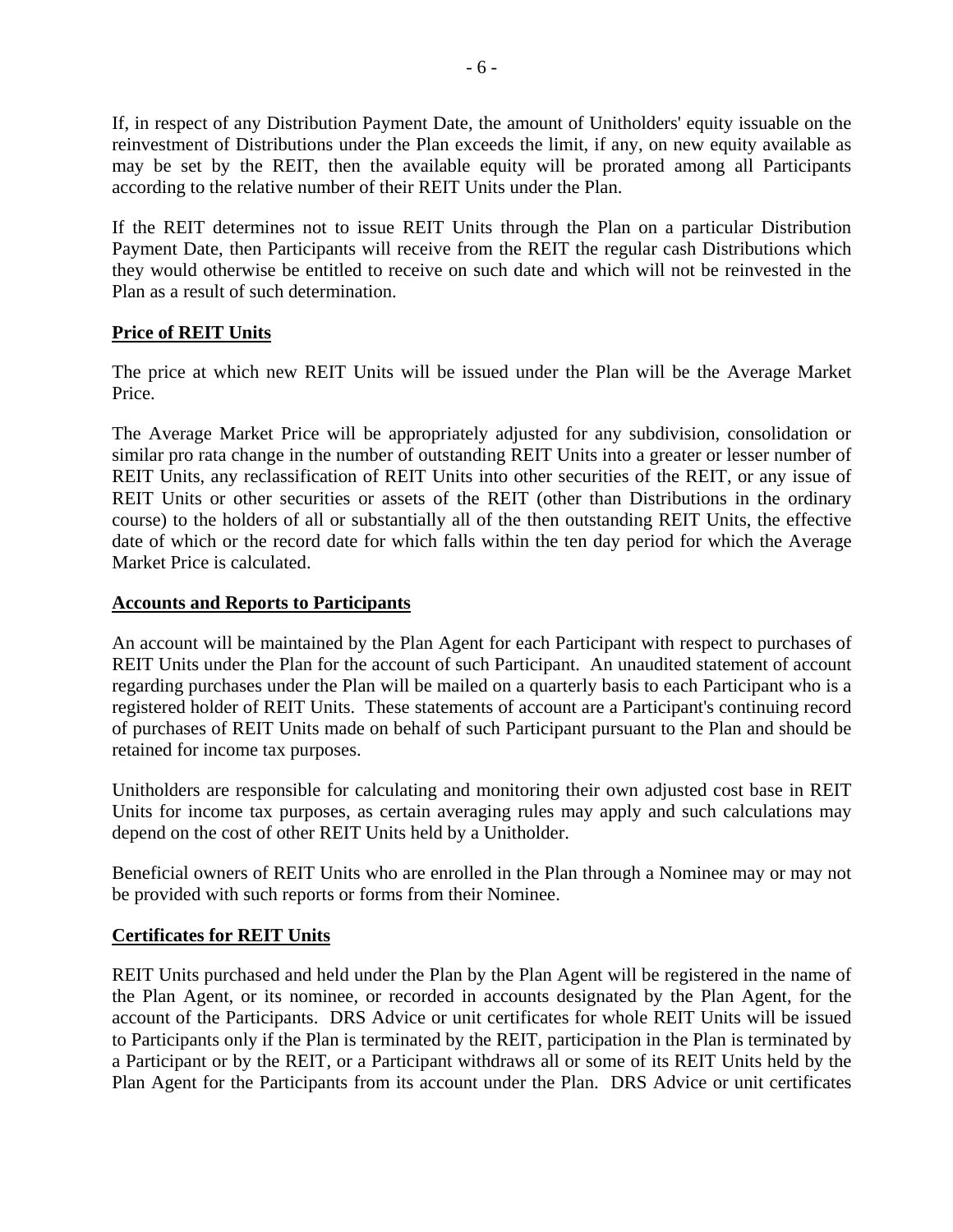will only be issued in the name of the applicable Participant and will only be issued for whole REIT Units.

A Participant who is a registered holder of REIT Units may have a DRS Advice or unit certificate issued in such Participant's name for any number of whole REIT Units held by the Plan Agent under the Plan for the account of such Participant by duly completing the withdrawal portion of the voucher located on the reverse side of the statement of account delivered to such registered Unitholder by the Plan Agent, and delivering such executed voucher to the Plan Agent. The Plan Agent will generally issue unit DRS Advice or unit certificates to a Participant within three weeks of receipt of a withdrawal request form. Any instruction to the Plan Agent shall be in writing and may be delivered to the Plan Agent personally, by courier, by mail, by facsimile or any other electronic method acceptable to the Plan Agent. Any REIT Units (including any fraction of a REIT Unit) remaining in a Participant's account will continue to be held by the Plan Agent under the Plan for the account of such Participant.

## **Disposition of REIT Units held Under the Plan**

REIT Units held by the Plan Agent under the Plan for the account of a Participant may not be sold, pledged or otherwise disposed of by the Participant while so held. Participants who wish to sell, pledge or otherwise dispose of any REIT Units held by the Plan Agent under the Plan for their account will first be required to request that a DRS Advice or unit certificate representing such REIT Units be issued in their name by the Plan Agent.

### **Termination of Participation**

A Participant may voluntarily terminate its participation in the Plan by duly completing and sending to the Plan Agent the termination portion of the voucher located on the reverse side of the statement of account that is mailed to Participants. Any instruction to the Plan Agent shall be in writing and may be delivered to the Plan Agent personally, by courier, by mail, by facsimile or any other electronic method acceptable to the Plan Agent. A DRS Advice or unit certificate for the number of whole REIT Units held by the Plan Agent under the Plan for the account of such Participant will be issued to, and in the name of, such Participant, together with a cheque for the value of any remaining fraction of a REIT Unit held for the account of such Participant (based on the Average Market Price of REIT Units used for the immediately preceding Distribution Payment Date). Any fraction of a REIT Unit held for the account of such Participant will be cancelled in exchange for such cash payment. A duplicate statement of account containing the termination and withdrawal vouchers may be obtained from the Plan Agent at the address below. Generally, a request for termination will be processed within three weeks of the receipt by the Plan Agent of a termination request. No termination request will be processed between the Distribution Record Date and the end of the investment period pursuant to the Plan, which is typically the Distribution Payment Date, or shortly thereafter.

Participation in the Plan of a Participant will be terminated automatically in the event that a Participant ceases to be a resident of Canada for the purposes of the *Income Tax Act* (Canada), as amended from time to time (the "**Tax Act**"), and a Participant must deliver to the Plan Agent a written notice stating the occurrence of such event. A DRS Advice or unit certificate for the number of whole REIT Units held by the Plan Agent under the Plan for the account of such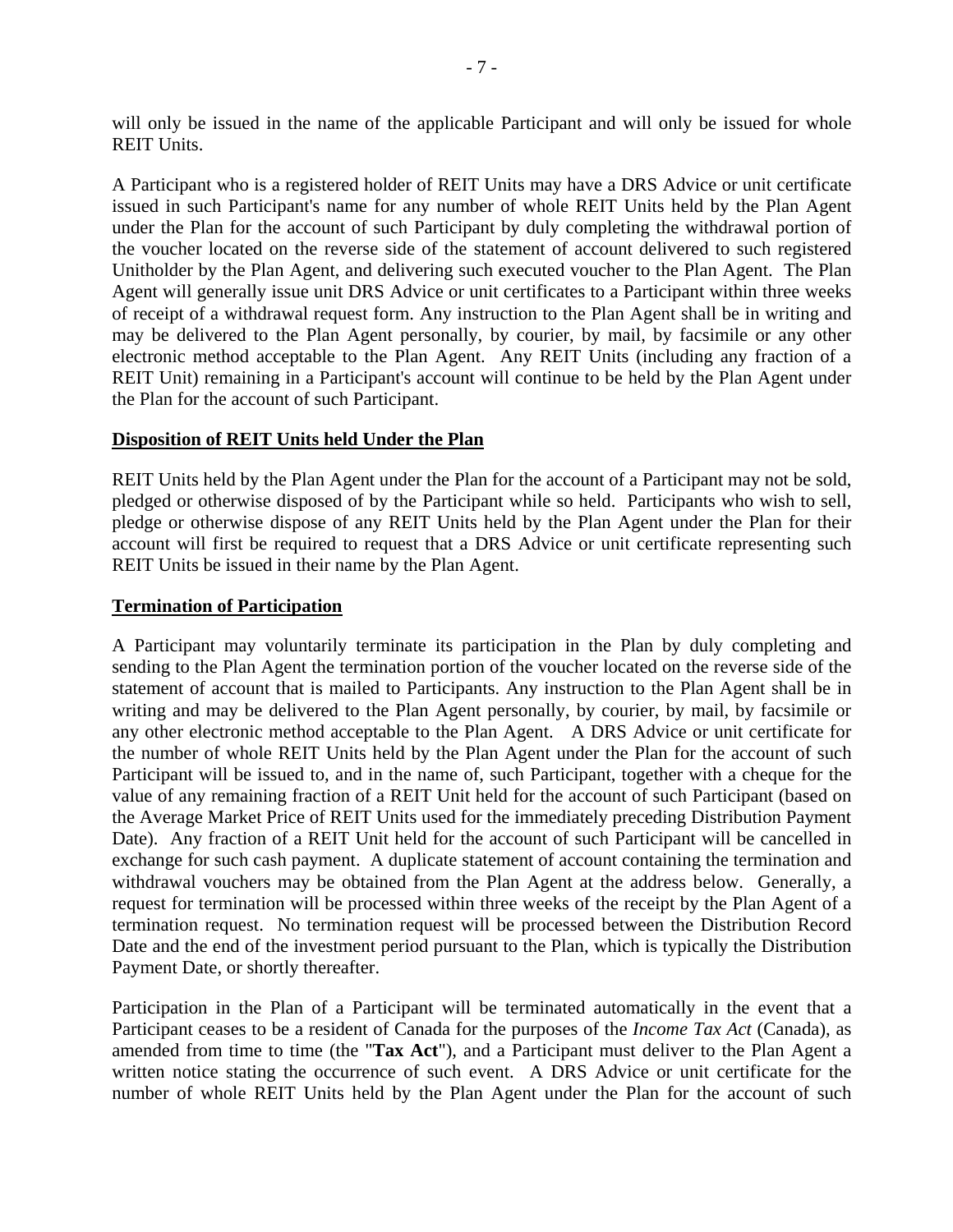Participant will be issued in the name of such Participant, together with a cheque for the value of any remaining fraction of a REIT Unit held for the account of such Participant (based on the Average Market Price of REIT Units used for the immediately preceding Distribution Payment Date). Any fraction of a REIT Unit held for the account of such Participant will be cancelled in exchange for such cash payment. To the extent that a Participant ceases to be a resident of Canada, Distributions will be subject to applicable non-resident withholding tax.

Participation in the Plan will be terminated automatically following receipt by the Plan Agent of a notice and sufficient evidence of the death of a Participant. A DRS Advice or unit certificate for the number of whole REIT Units held by the Plan Agent under the Plan for the account of such deceased Participant will be issued in the name of such deceased Participant or the deceased Participant's estate, as applicable, together with a cheque for the value of any remaining fraction of a REIT Unit held for the account of such deceased Participant (based on the Average Market Price of REIT Units used for the immediately preceding Distribution Payment Date). Any fraction of a REIT Unit held for the account of such deceased Participant will be cancelled in exchange for such cash payment.

If a notice of termination or a notice of a Participant's death is not received by the Plan Agent before 4:00 p.m. (Toronto time) on the fifth Business Day immediately preceding a Distribution Record Date, the Participant's account will not be closed, and the Participant's enrollment in the Plan will not be terminated, until after the Distribution Payment Date to which such Distribution Record Date relates.

Beneficial owners of REIT Units who are enrolled in the Plan through a Nominee and who wish to terminate their participation in the Plan must so advise their Nominee who will terminate participation in the Plan on behalf of the beneficial owner.

## **Subdivisions**

In the event of a subdivision, consolidation or similar pro rata change in the number of outstanding REIT Units into a greater or lesser number of REIT Units, the Plan Agent will proportionately credit or debit the account of each Participant maintained under the Plan according to the number of REIT Units held for the account of that Participant prior to the effective time of the subdivision, consolidation or similar change.

## **Unitholder Voting**

Whole REIT Units held under the Plan by the Plan Agent for a Participant's account on the record date for a vote of Unitholders will be voted in accordance with the instructions of the Participant given on a form to be furnished to the Participant by the Plan Agent. REIT Units for which voting instructions are not received will not be voted. No voting rights will attach to any fraction of a REIT Unit held for a Participant's account under the Plan.

## **Responsibilities of the REIT and the Plan Agent**

Neither the REIT, the Plan Agent nor any of their respective directors, officers, Unitholders or representatives will be liable to any registered or beneficial Unitholder or to CDS or any CDS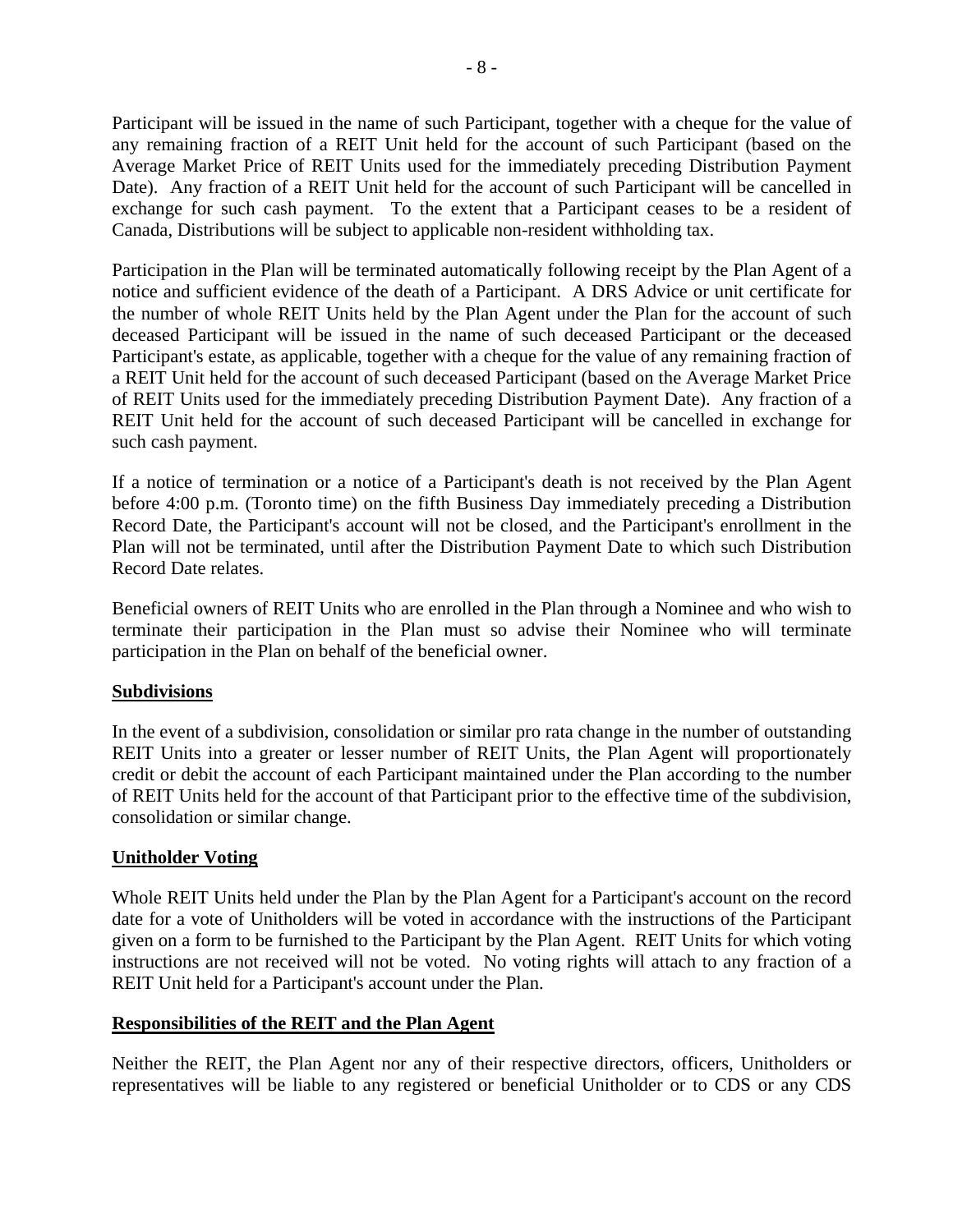Participant or Nominee for any act or omission or for any failure to act in connection with the operation of the Plan including without limitation any claims or liability:

- (a) relating to the prices and times at which REIT Units are purchased under the Plan for the account of a Participant;
- (b) relating to any decision made by or on behalf of the REIT not to make any Unitholders' equity available under the Plan, or to limit the amount of equity available under the Plan, for any Distribution Payment Date;
- (c) arising out of a prorating, for any reason, of the number of REIT Units that may be acquired by a Participant under the Plan, in the circumstances described herein;
- (d) relating to any decision to amend, suspend, terminate or replace the Plan in accordance with the terms herein;
- (e) arising out of the involuntary termination of a Unitholder's enrollment in the Plan in the circumstances described herein;
- (f) arising out of any failure to terminate an individual Participant's enrollment in the Plan upon such Participant's death before receipt of written notice of death; or
- (g) relating to the income or other tax considerations to a Unitholder of enrolling in and acquiring beneficial ownership of REIT Units issued pursuant to the Plan.

## **Participants and beneficial owners of REIT Units should recognize that neither the REIT nor the Plan Agent can assure a profit or protect them against a loss on the REIT Units purchased under the Plan.**

#### **Amendment, Suspension or Termination of the Plan**

The REIT reserves the right to amend or terminate the Plan at any time, but such action shall have no retroactive effect that would prejudice the interests of the Unitholders. In the event that the REIT amends the Plan, no written notice of any such amendment will be sent to Participants unless the interests of Participants are, in the opinion of the REIT, materially prejudiced as a result of such amendment. Generally, no notice will be given to Participants regarding any amendments to the Plan intended to cure, correct or rectify any ambiguities, defective or inconsistent provisions, errors, mistakes or omissions. Where required, amendments to the Plan will be subject to the prior approval of the TSX.

In the event that the REIT terminates the Plan, all Participants will be sent written notice of such termination and the Plan Agent will send to each Participant a DRS Advice or unit certificate for whole REIT Units held for the Participant's account under the Plan and a cheque for the value of any remaining fraction of a REIT Unit in such Participant's account (based on the Average Market Price of REIT Units used for the immediately preceding Distribution Payment Date). Any fractional interest in a REIT Unit held for the account of such Participant will be cancelled in exchange for such cash payment. In the event that the REIT terminates the Plan, no investment will be made by the Plan Agent on the Distribution Payment Date immediately following the effective date of such termination, and any Distributions paid after the effective date of such termination that would, but for the termination, be reinvested under the Plan, will be paid to the Participants.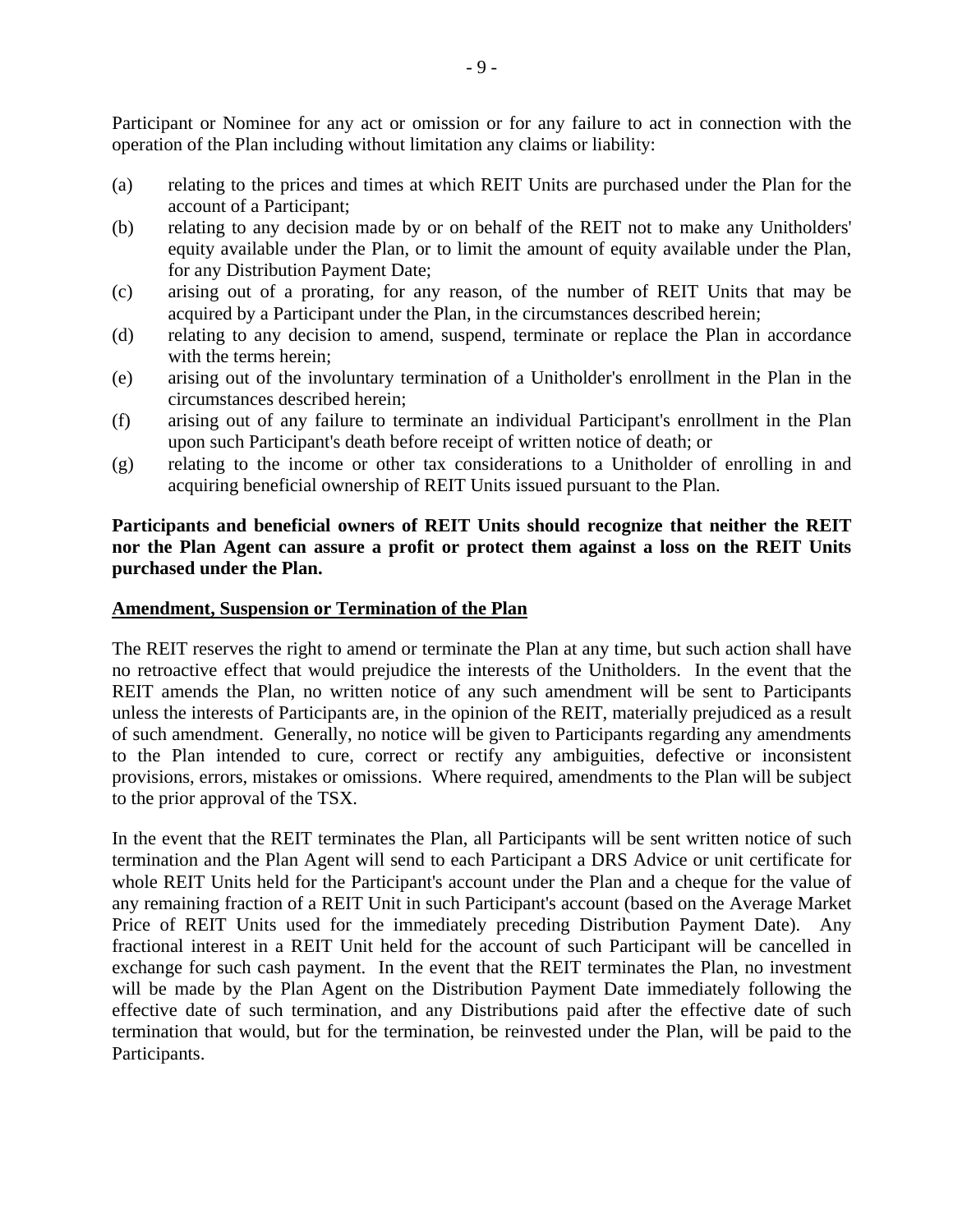### **Governing Law**

The Plan shall be governed and constated in accordance with the laws of the Province of Nova Scotia and the federal laws of Canada applicable therein.

### **Interpretation**

Any issues of interpretation arising in connection with the Plan or its application shall be conclusively determined exclusively by the REIT.

### **Notices**

All notices or other documents required to be given to Participants under the Plan, including DRS Advices or unit certificates for REIT Units and cheques, shall be mailed to Participants who are registered holders of REIT Units at their address as shown in the register of Unitholders maintained by the registrar and transfer agent of the REIT or to Participants which are CDS Participants at their address as shown in the accounts or other records maintained by the Plan Agent in respect of CDS Participants.

Notices to the Plan Agent shall be sent to:

Computershare Trust Company of Canada 2008 – 1969 Upper Water Street Halifax, Nova Scotia B3J 3R7

Attention: Relationship Manager, Client Services Telephone: (902) 420-3557 Fax: (902) 420-2764

Notices to the REIT shall be sent to:

Killam Apartment REIT Suite 100, 3700 Kempt Road Halifax, Nova Scotia B3K 4X8

| Attention: | Dale Noseworthy, VP, Investor Relations & Corporate Planning |
|------------|--------------------------------------------------------------|
| Telephone: | (902)442-0388                                                |
| Email:     | dnoseworthy@killamreit.com                                   |

#### **Notices to Unitholders**

All notices or other documents to be given to Participants pursuant to or in connection with the Plan, including REIT Unit certificates and cheques, will be mailed to Participants at the addresses as shown on the records of the Plan Agent.

## **Effective Date:**

The Plan is effective for Distributions in respect of Unitholders of record on January 1, 2016.